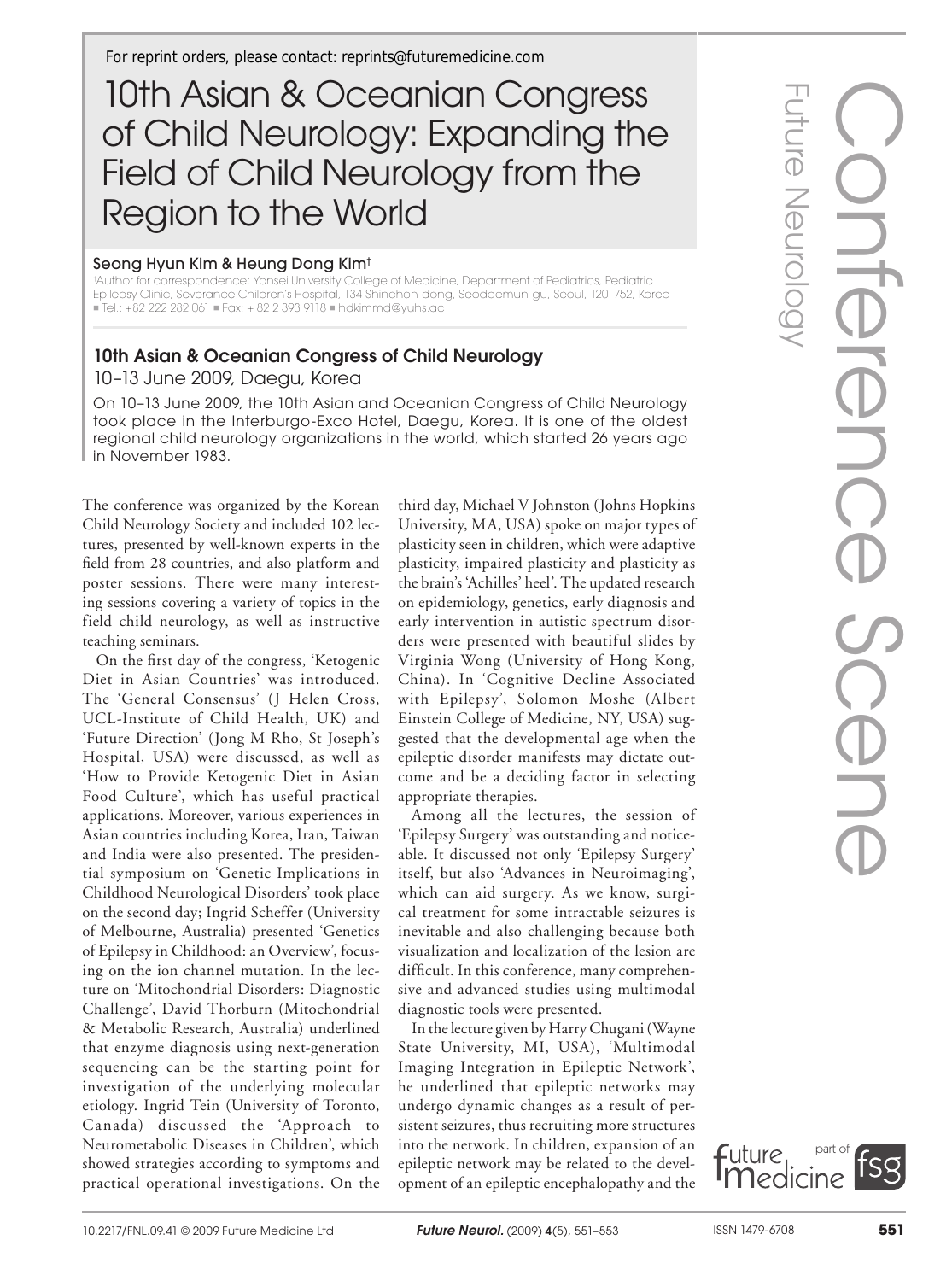establishment of secondary epileptic foci that, if independent, must also be identified and resected in epilepsy surgery. However, we have no way of distinguishing between 'dependent' and 'independent' secondary epileptic foci so far. Therefore, advances in neuroimaging, such as PET, functional MRI and diffusion tensor imaging, have improved our understanding of the epilepsy networks and altered surgical approaches.

In the same session, Eishi Asano (Wayne State University, MI, USA) spoke on 'PET: Correlations Between the Cortical Glucose Metabolisms and High Frequency Oscillations in Pediatric Epilepsy' with 12 understandable cases. He presented that generally, hypometabolism on interictal PET was a good indicator of the dysfunctional cortex involving the seizure focus. But in some cases, seizure focus could be hypermetabolic and in others seizure focus could be normo-metabolic. That is, the mechanism of altered metabolic pattern could not be fully explained by the frequency of interictal epileptiform discharges alone. Thus, he hypothesized that fast-wave components (g-oscillations >30 Hz) were related to hypermetabolism and slow-wave components ( $\delta$ -oscillations 0.5–4.0 Hz) were related to hypometabolism. By means of the recently developed method to delineate the amplitudes of  $\gamma$ -oscillations on 3D-MRI, he presented two successful epilepsy surgery cases that suggested pathologic and physiologic  $\gamma$  was well correlated to hypermetabolism on PET.

Ki Hyeong Lee (Cincinnati Children's Hospital, OH, USA) presented 'Role of MEG (Magnetoencephalography) in Pediatric Epilepsy'. MEG is one of the relatively new noninvasive localization tools in epilepsy surgery. There are many advantages, such as noninvasiveness, precise spike source evaluation with high spatial resolution (millimeter order), functional data with high temporal resolution (millisecond order) and detection of EEG invisible epileptic current. It also has some shortcomings, such as giving only interictal information (false localization), time limitation and high economic cost. Since nonlesional cases in epilepsy surgery are up to 50% and multilesional cases are up to 50–60%, a single test is not sufficient for localization. MEG is invaluable for presurgical evaluation because it can show the eloquent area in cerebral cortex. It can be used as a powerful tool for both localization and functional mapping.

In a session devoted to 'Epileptic Surgery', three lectures were presented: update of epileptic surgery, epileptic surgery in nonlesional cases and that in multilesional cases.

Harry Chugani (Wayne State University, MI, USA) suggested that intractable epilepsy in infancy and young children should be considered because the epilepsy in this age group often results in an epileptic encephalopathy, particularly when the developmental lag is widening. In some cases early surgery may be indicated more for preservation of cognitive status rather than for the epilepsy itself. He indicated that the best surgical results are obtained when there is concordance between EEG and neuroimaging localization, and when the surrounding and controlateral brain regions are normal. Newer PET techniques can provide improved sensitivity for both seizure foci and extent of nociferous cortex.

Epileptic surgery in nonlesional cases was presented by Heung Dong Kim (Yonsei University, Korea). Surgical treatment became one of the important therapeutic tools in managing intractable epilepsy. However, epilepsy surgery in nonlesional cases is challenging owing to the difficulty in localizing seizure origin. Cases without discrete MRI lesion used to be considered as nonsurgical candidates. However, multimodal diagnostic studies including SPECT, PET and long-term EEG monitoring could provide information to localize the epileptogenic cortex. He described two successful epilepsy surgery cases with intractable epilepsy in nonlesional MRI findings in detail. One was frontal malformations of cortical development, which was found to give positive findings in MRS and diffusion tensor imaging. The other was a selective corpus callosotomy for lateralization, which was able to show epileptic focus in multimodal approaches such as PET, SPECT and long-term EEG monitoring. Furthermore, he reported the outcome of his experience with 29 cases of epilepsy surgery in MRI-negative lesions, which is one of the biggest numbers of epilepsy surgery in children. They showed positive findings in other modalities, such as ictal/interictal SPECT and PET with a concordance of 66–77%. Developmental progress is seen in most of cases after successful surgery with favorable seizure outcome, which showed the improvement in 79% (23 cases). He underlined again that surgical treatment should be more actively considered, even in cases of MRI-negative cases with medically refractory epilepsy children.